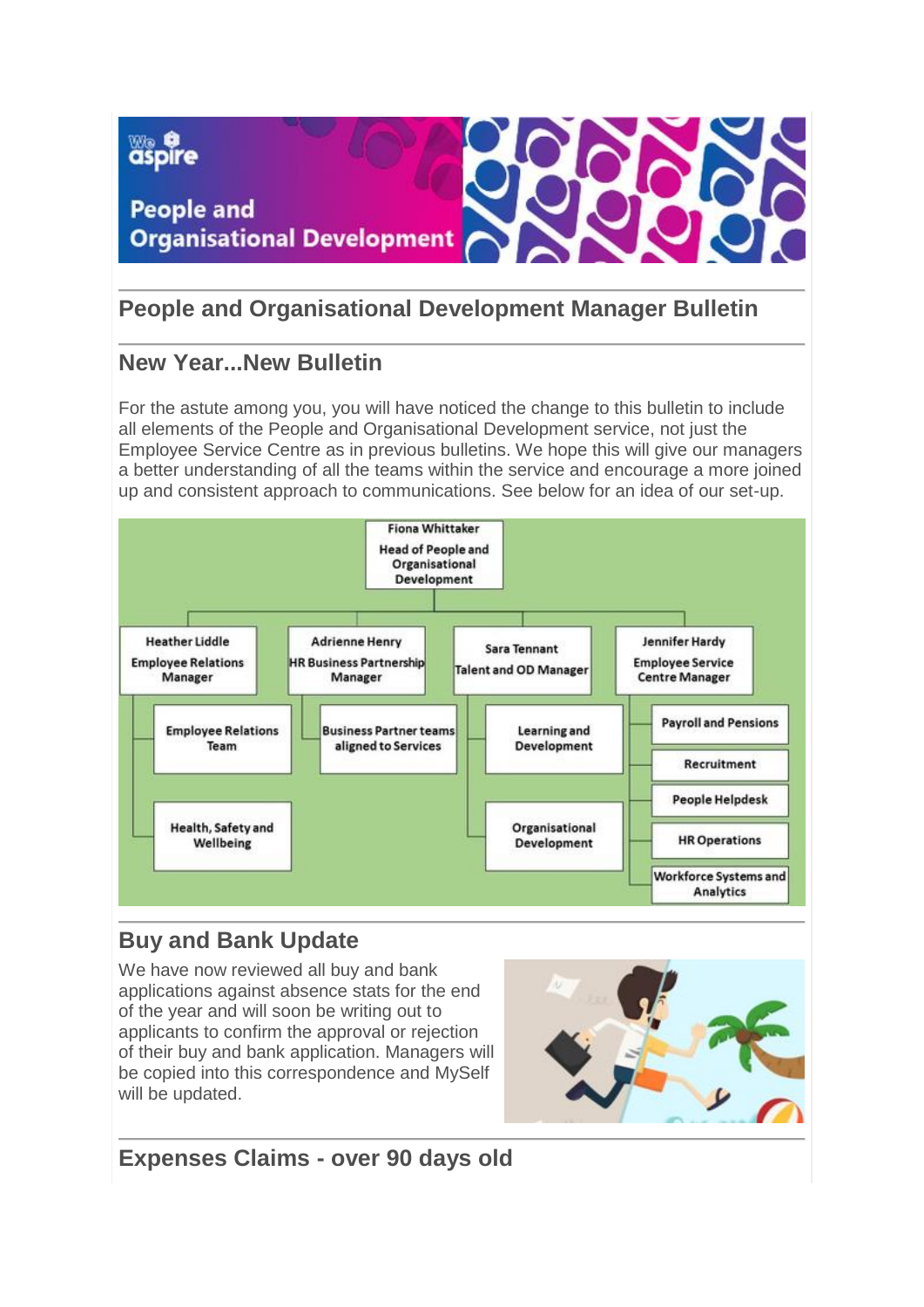

Just a reminder that ideally expenses claims should be claimed monthly. MySelf will not allow you to request payment of claims that are over 90 days old. Please could you ensure staff and managers involved in this process are made aware of this timeframe.

### **Excess travel timeframes**

Excess travel expenses can be paid to employees who require to move work location as a result of a service restructure or redeployment as an alternative to redundancy. Excess travel is paid for a maximum period of **18 months** from the date of the relocation.



Currently this is not recorded in iTrent and Managers must ensure they keep a note of the end date of the

excess travel. We are looking to set it up on iTrent to allow a prompt for managers and will advise on this in due course.

## **Employee Code of Conduct Update**



The Employee Code of Conduct was initially introduced in 2012 and updated in May 2018 to provide additional information on a range of areas including:

- Key principles of the Code
- Managing relationships
- Personal presentation
- Use of social media
- Gifts and hospitality

Following recommendations arising from Internal Audit,

additional changes have been made to include details and guidance on managing conflicts of interest.

The updated Employee Code of Conduct can be found [here](http://connect/index.aspx?articleid=4583)

The Code provides guidance for employees on what to do if they have or may have a conflict of interest. There is now a requirement for all conflicts to be recorded, following discussion with the line manager. A service register of complaints must also be held and monitored on a regular basis by the Executive Director.

Please ensure that all employees are aware of this change to the Code.

# **Digital NL**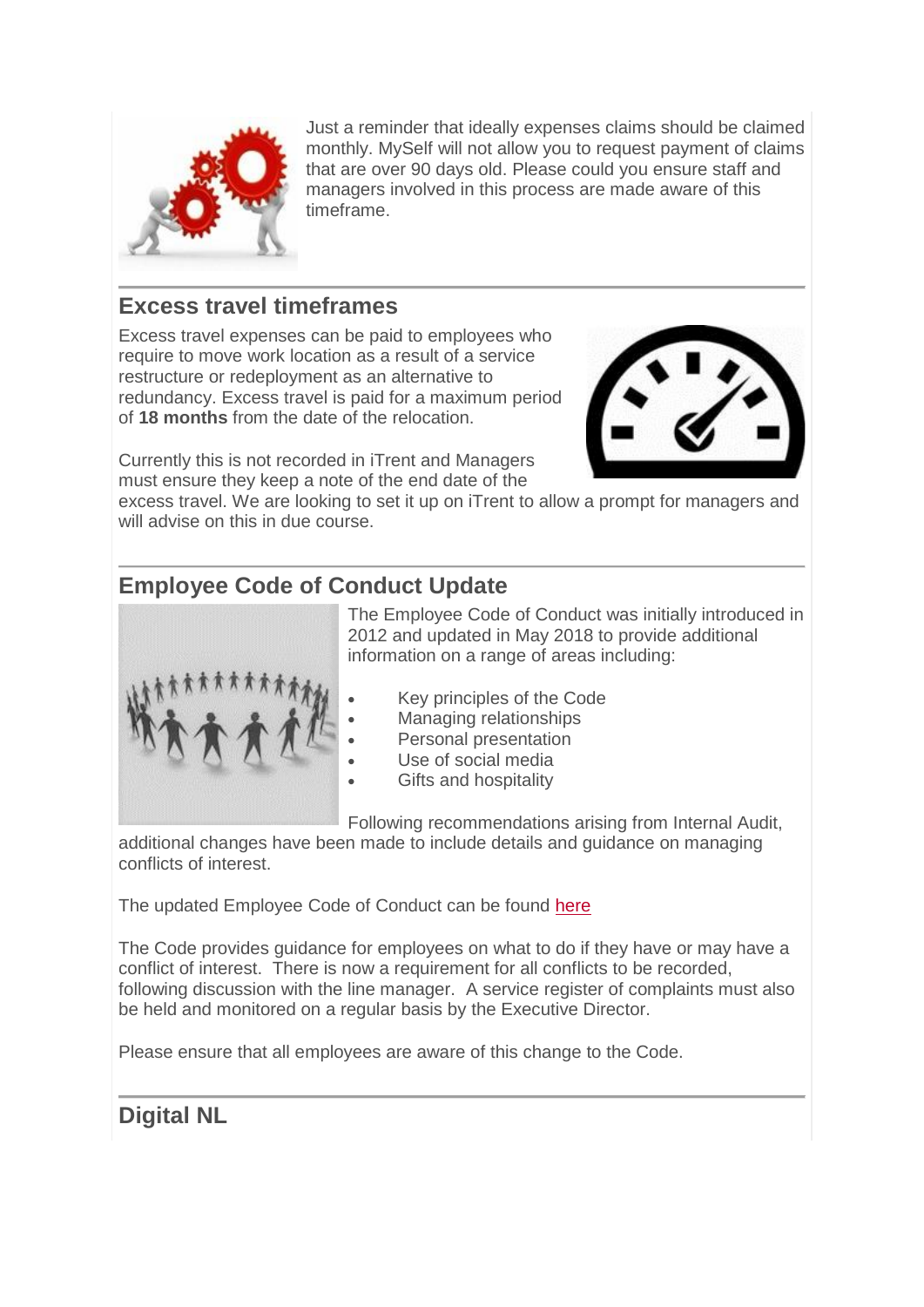In recent months various events and communication activities have taken place to help people across our service areas get a better understanding of our future ambitions and what can be achieved through digitising the way we work and deliver services.



Hundreds of staff took part in service design workshops to talk about the way we do things at present and share ideas centred on how the use of technology could simplify and make processes more efficient. Thank you to those who got involved, the insight gained was invaluable and has helped shape the full business case for the programme.

This will be reviewed at the Sub-Transformation Committee next month and we will share the outcomes and next stages planned.

We are also in the final analysis phase following the Digital Skills Survey that was open in December. A full overview will soon be circulated, however, it's clear from the responses that we need to address skill gaps around using Microsoft packages and making general access to devices easier.

The use of Yammer as an online platform for posting news and updates is proving to be a popular option, with sign-ups growing daily. Although there is more to be done to make this more widely available, the content already being shared by colleagues is a positive start.

Get involved and stay up-to-date by registering at [www.yammer.com](http://www.yammer.com/)

### **NL Life - signpost for support**

NL life is your home for all the benefits and support available to you as an NLC employee. We're keen to get some feedback on NL life. Win a luxury chocolate [hamper](https://www.surveymonkey.co.uk/r/G5G6VWB) by answering one question on NL life!

#### **Latest news**

Get your career development off to a flying start this year by participating in the Young [Local Authority Programme](https://nlclearningacademy.co.uk/young-local-authority-programme/) - Deadline for submission is 1<sup>st</sup> February.

[Get fit for free](https://www.nllife.co.uk/workwellnl/get-fit-and-active-for-free/) - try out some ideas and tips on getting fit and active in 2019.

Are you getting enough sleep? Find out and get some top tips on [getting a good sleep.](https://www.nllife.co.uk/workwellnl/importanceofsleep/)

Hundreds of [health and life style checks](https://www.nllife.co.uk/workwellnl/health-and-lifestyle-checks/) will be available throughout 2019, book a date and venue that suits you.

**Coming soon**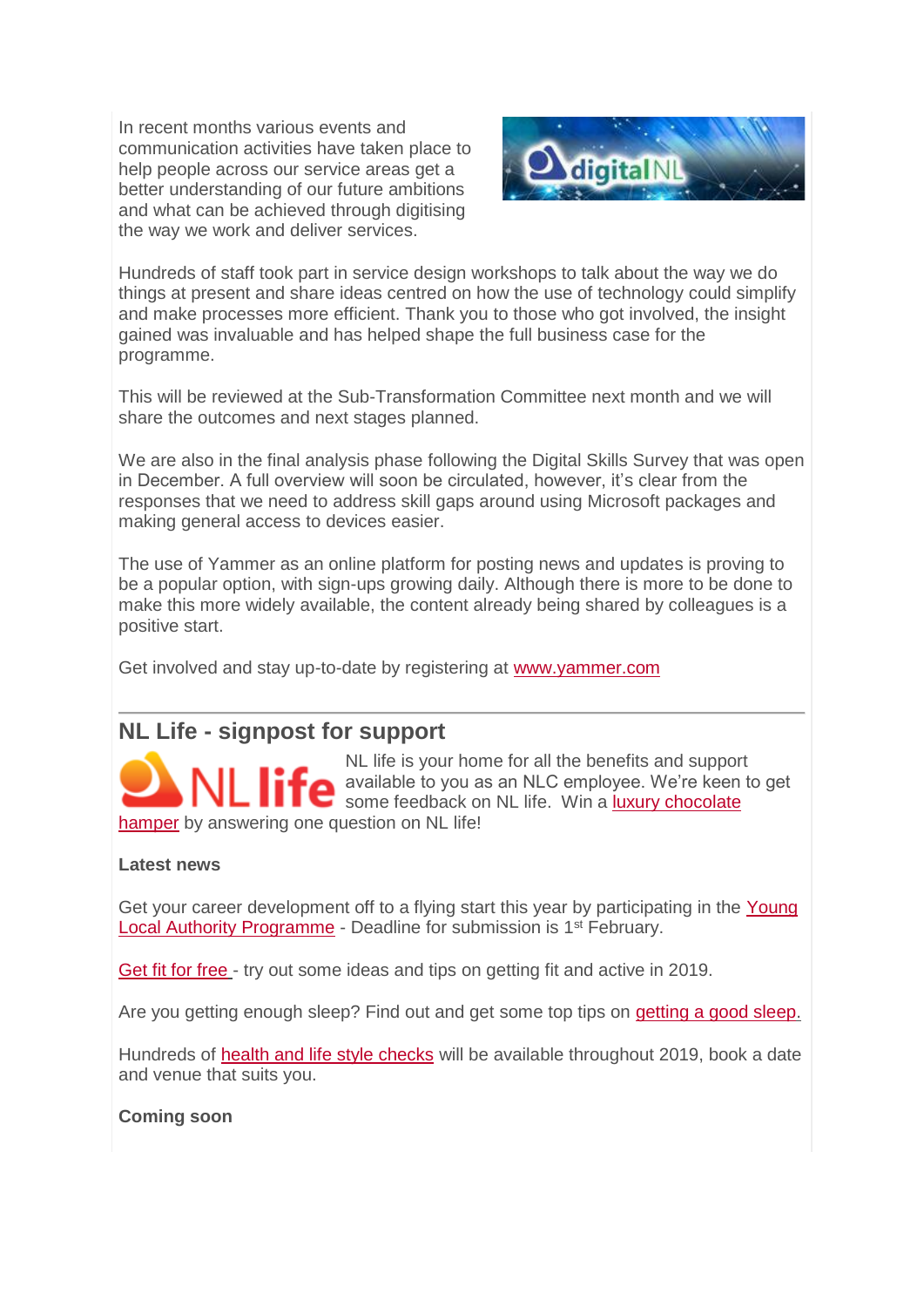Podiatry treatments will be available to you soon. You'll be able to book a treatment local to you and give your feet a treat! For more information on NL life and what's available please visit [NLlife.co.uk](http://www.nllife.co.uk/) or get in touch at [NLlife@northlan.gov.uk](mailto:NLlife@northlan.gov.uk)

# **ESC Manager Forms**

We received feedback from the ongoing Manager and Head Teacher sessions at the Employee Service Centre regarding forms and in particular the challenges employees within schools experience when accessing these forms. We have also simplified and split the forms to differentiate between Teaching and Non-Teaching positions. Click on the forms logo to be taken to the forms.



**RECRUITMENT – CONTRACT OFFER FORM** - The attached contract offer form/s need to be completed after the Hiring Manager has selected the most suitable candidate/s for their particular recruitment campaign. When the form/s have been completed please e-mail to ESC- Recruitment Team along with the other associated recruitment paperwork:

- **Interview Assessment Forms**
- Certified Identification (External Candidates Only)
- Qualifications

On receipt of your e-mail, the Recruitment Team will send an acknowledgment email confirming receipt of your documents and advising you of who is dealing with your particular appointment/s. This named individual will be your point of contact if you require any further information or advice.

The form is designed so that when you hover over the field guidance will appear.

**HR OPERATIONS – NOTIFICATION OF CHANGE (NOC)** – There are a number of reasons why an NOC may be required to be completed, for example, employee Changes/Employee Terminations to their contract and this is included in the guidance.

If you have any issues, concerns or feedback regarding the forms or associated guidance please contact Anne McNally ( Recruitment Manager) or Yvonne Doyle (HR Operations Manager) on 01698 403151.

## **iTrent Overtime and Mileage Rollout**



We have been tasked by the Chief Executive and the CMT to complete rollout of iTrent with regards to annual leave requests, overtime and mileage authorisation by the beginning of April 2019.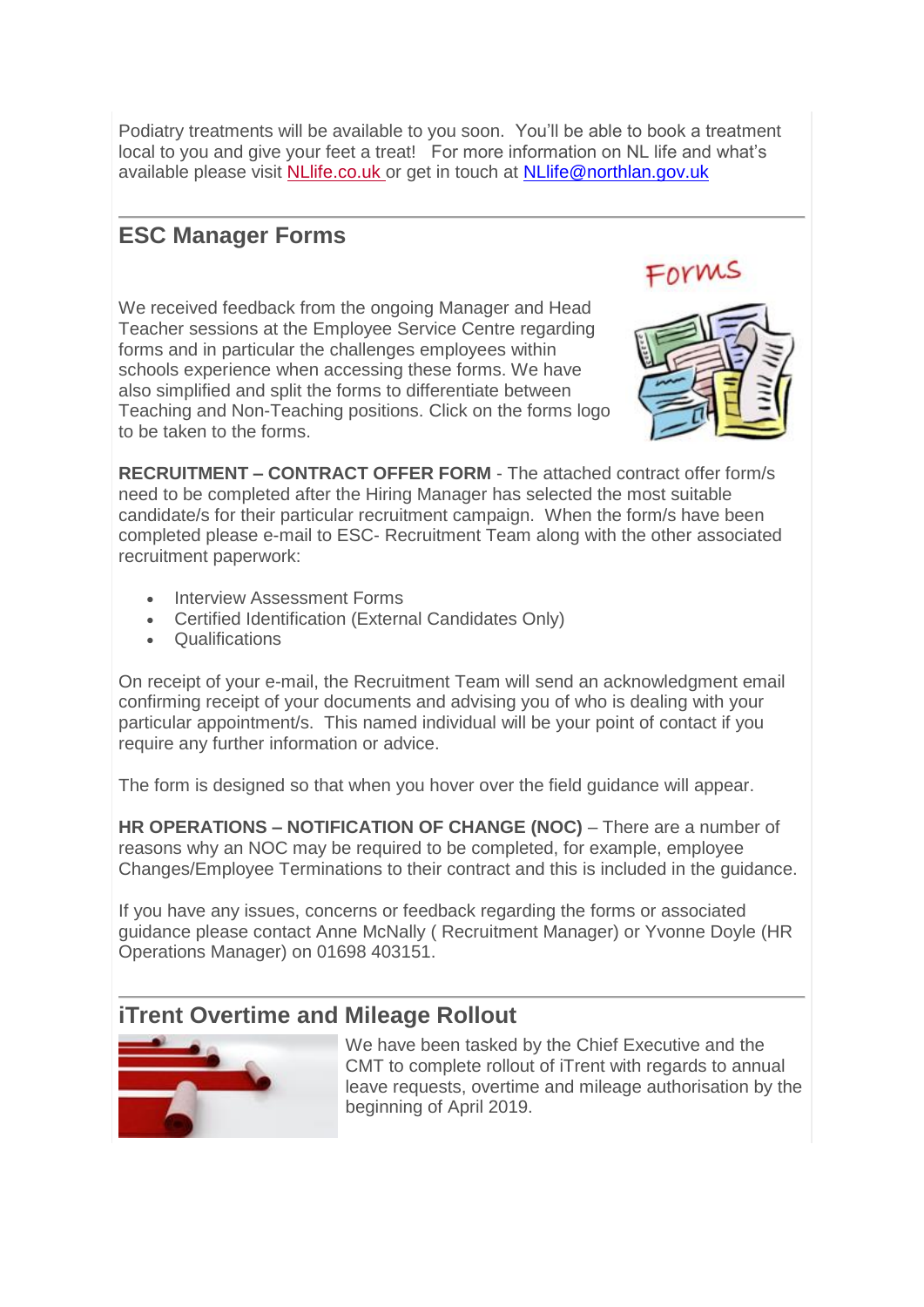We are working with a number of frontline services, where this is most tricky due to volume and complexity of the current processes, and are providing training and support to them during February and March.

If not already, we will be in contact with your service shortly to agree the rollout plan in your area. HR Business Partners are also heavily involved where changes to business processes are required.

### **Changes to the ESC team**

We have recently conducted a review of the teams within the Employee Service Centre. Following discussion with the teams, we have agreed new job titles and in some cases, team names to better reflect



the roles that the teams are undertaking. You will start to see the job title changes appear on email signatures over the next few weeks. For your information, the team names that have changed are below.

*There are no changes to the contact email or telephone numbers.*

Systems Admin and Business Intelligence - the team responsible for iTrent and reporting has been renamed the **Workforce Systems and Analytics** team to reflect our growing need to use analytics to assist managers to manage and support the work of the wider People and Organisational Development department.

The ESC Helpdesk is now the **People Helpdesk** to reflect their remit which deals with enquiries beyond the scope of the ESC.

The Recruitment team and the Payroll and Pensions team remain unchanged but have job title changes to better reflect their advisory and analyst roles.

The Transactional teams have been renamed to **HR Operations** to better reflect the range of activity and advice that they provide beyond the simply transactional. Please also note that HR Operations has been realigned to reflect the structural changes in the Council and these are noted below for your information, along with details of the Team Leads. Further details on this will be coming out to you shortly.

Team 1 - Shona Shirkie, HR Operations Team Lead, Tel: 01698 332 818

[ESC-TransTeam1@northlan.gov.uk](mailto:ESC-TransTeam1@northlan.gov.uk)

Team 2 - Caroline Weldon, HR Operations Team Lead, Tel: 01236 632 879

[ESC-TransTeam2@northlan.gov.uk](mailto:ESC-TransTeam2@northlan.gov.uk)

Team 3 - Louise Stewart, HR Operations Team Lead, Tel: 01698 332 218

[ESC-TransTeam3@northlan.gov.uk](mailto:ESC-TransTeam3@northlan.gov.uk)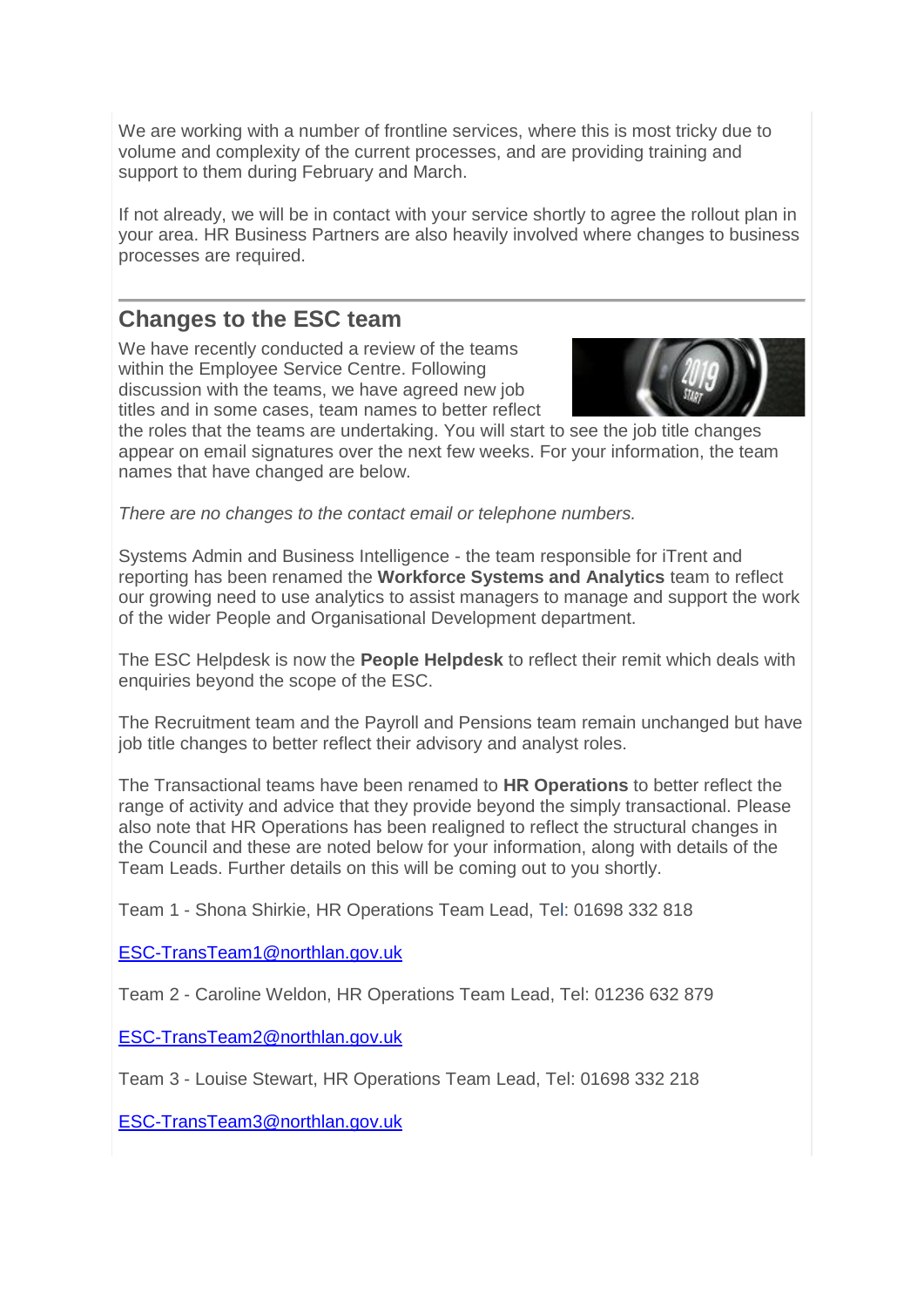

### **ESC Manager Events 2019**



Just a reminder that we have two further dates for manager sessions in the beginning of 2019. These have been very well received to date and there are still some spaces remaining for anyone who would like to know more about what we do in the ESC, the links to other parts of the People and Organisational Development service and what you as managers might find helpful to know.

Thursday 28th February 2019, Colville Suite, Dalziel Building, Motherwell.

Thursday 28th March 2019, Colville Suite, Dalziel Building, Motherwell.

If you would like to sign up for one of these, please email [kerrigans@northlan.gov.uk](mailto:kerrigans@northlan.gov.uk) indicating preference for a morning or afternoon session.

### **Follow us on Yammer**

The Employee Service Centre now has a Yammer page - click on the yammer icon to follow us and keep up-to-date on what is going on.